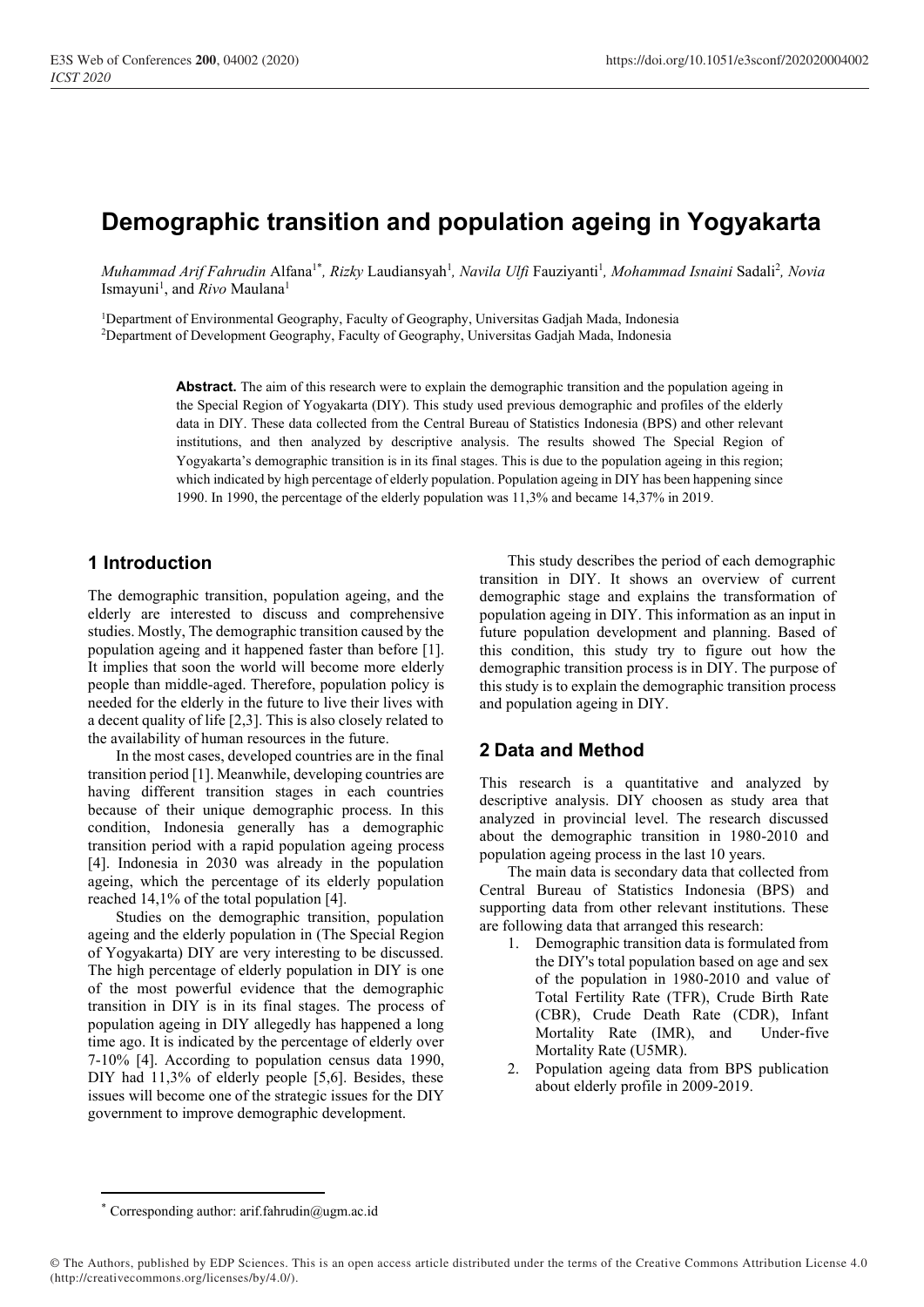### **3 Result and Discussion**

#### **3.1 Demographic Transition in The Special Region of Yogyakarta**

Demographic transition is defined as a transformation in demographic process in a region. Demographic transition has four stages, which the last stage has low fertility and mortality. The demographic transition stage itself can be indicated by transformation of population pyramid. The first stage of the demographic transition has an expansive pyramid and the final stage turns to constructive pyramid [7].

DIY is one of earlier region that completed the demographic transition than other provinces in Indonesia [8]. This is proven by the low number of mortality and fertility. One indicator of fertility aspects is the TFR with 2,2 and CBR with 14,2 [9,10]. Other supporting data was the aspect of mortality. It shows low number of IMR, Maternal Mortality Rate (MMR), CDR and high life expectancy.

The demographic transition that happens in DIY also shown by population pyramid. In 1980 it was early stationary pyramid that refers decreasing in fertility rates (Figure 1). The pyramid turned to have a shorter side the on 0-4-year-old than 5-9 years old pyramid side. DIY mortality conditions also increased. This is indicated by the high life expectancy (the pyramid side of the 75+ age's higher than the young age). According to those conditions, the stage of demographic transition in 1980 has already at the third or fourth stage in DIY.

In 1990, there was transformation of population pyramid. DIY birth rates became lower than ten years ago. TFR as one of the indicators of fertility. The value of TFR in DIY reduced from 3,42 in 1980 to 2,08 in 1990. The mortality condition in DIY also decreased. It shown by increasing life expectancy (from 62 to 67 years), a lower value in IMR (from 62 to 42 deaths per 1000 live births) and diminised in U5MR (from 85 to 54 deaths per 1000 live births).



**Fig. 1.** DIY's Population Pyramid in 1980-2010 [11]

The shape of DIY's population pyramid changed in 2000. Birth and death rate became lower. DIY birth rate in 2000 was the lowest value in 1971-2010. TFR value was 1,44 based on the BPS of DIY. The mortality rate in DIY was decreasing according to the indicator of IMR and U5MR.

In 2010, the population pyramid also changed. The birth rate has increased based on by TFR indicator. The value of DIY's TFR is 1,93. The value is estimated to

increase in 2017. The SDKI shows a TFR value of 2.2. Based on indicators of IMR and U5MR, it shows that the birth rate has increased and the mortality rate has decreased. The IMR in DIY in 2010 was 17 per 1000 live births and the U5MR was also 17 per 1000 live births. In the 2010-2015, the fertility rate increased [10], and indicators of IMR and U5MR became lower in DIY.

The demographic transition in DIY transformed in 1980-2010. The fertility rate in DIY quickly decreased in 1980-2000 and then increased after 2000. Moreover, the IMR indicator and the U5MR continuosly decreasing (Figure 2). This trend has the same as Indonesia's. This is commonly happened because reducing of fertility is going faster than mortality [12]. The similar trend is projected to 2025 for Indonesia and DIY.



**Fig. 2.** Demographic Trantition of DIY based on TFR, IMR, and U5MR [5,9,11,13,14]

Tranformation demographic transition in DIY was related with epidemiological transition. As demographic transition in final stage, the epidemiological transition also in its final stage. One of characteristics was value of mortality decreased and life expectancy estimated at greater than or equal to 50 years [15]. The CDR value was diminished and the life expectancy in 1971 was 53 years and in 2015 was 75 years (See Figure 3). And also there was transition from infectious to degenerative diseases. In 2011-2017 the percentage of degenerative diseases increased, while infectious diseases tended to decrease [16].



**Fig. 3.** DIY's Life Expectancy in 1971-2015 [5,10,13,14]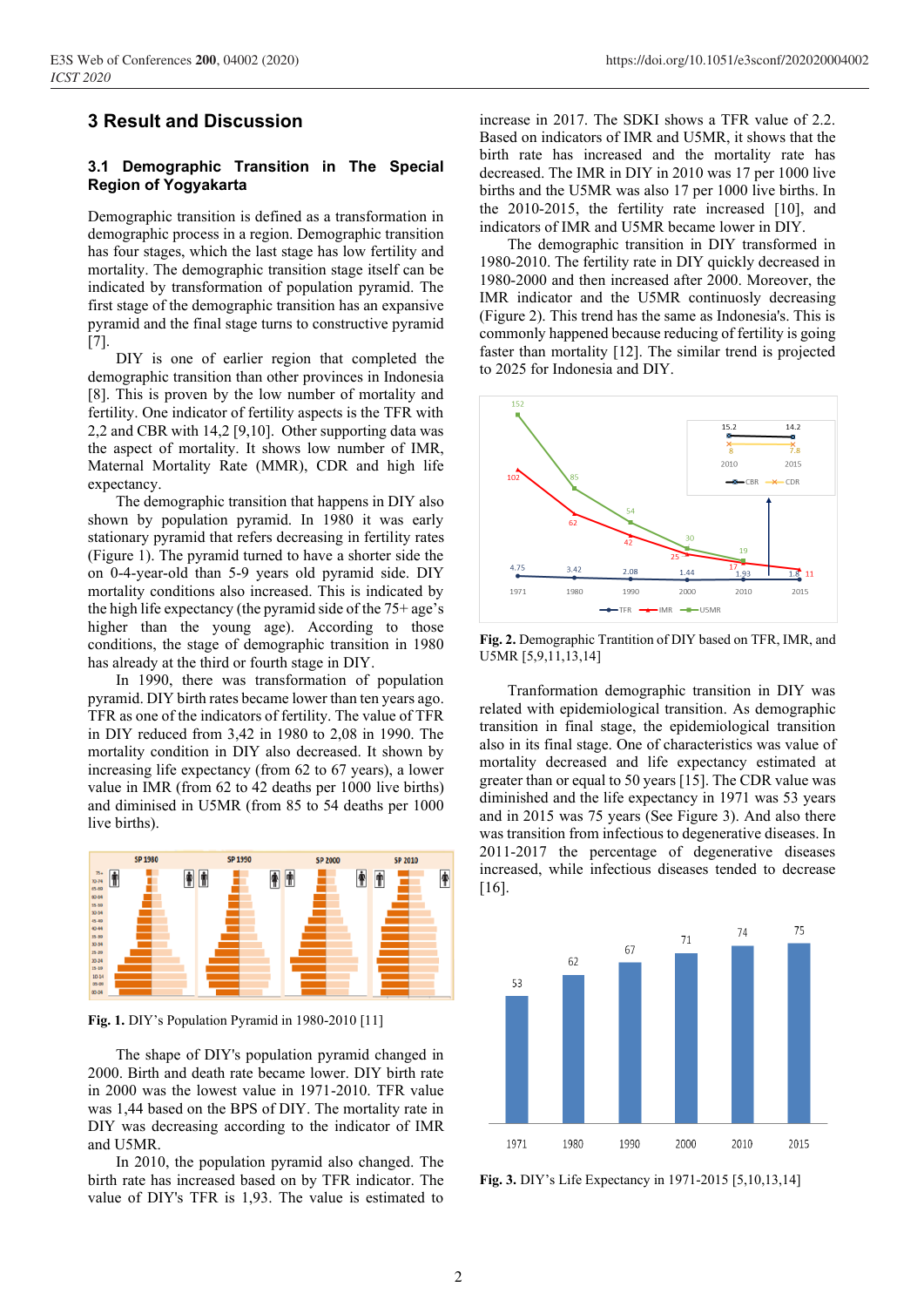#### **3.2 Population ageing in the Special Region of Yogyakarta**

Population ageing is strategic issues in DIY related to the demographic transition. Population ageing itself is caused by a transformation in the age structure of the population due to the demographic process of birth, death, and migration [17]. The decreasing in birth rate has implicate to increase population ageing. These phenomenon show high percentage of the elderly. The high percentage of elderly is the main indicator that the ageing process of the population has happened.

The phenomenon of population ageing in DIY has been happening since 1990. At that time, the percentage of the elderly was 11.3%. Moreover, the percentage of elderly in 1990 was higher than the percentage of Indonesian elderly in the projection for 2020. Based on BPS data, the percentage of Indonesian elderly in 2020 is estimated at 10.2% [4]. This means that DIY has higher percentage of the elderly than the national's.

According to BPS; Indonesian elderly population statistics 2019, the proportion of elderly people in DIY reached 14.5% [18]. Not only DIY, but some provinces llike Central Java, East Java, Bali and North Sulawesi had similar value (See Figure 4). The proportion of elderly in DIY in 2019 was higher than the projection of Indonesian elderly in 2030. In 2030 the proportion of elderly in Indonesia will reach 14.1% and at that time Indonesia will be in the stage of "old population" [4]. This shows that the proportion of elderly in Yogyakarta have greater than or equal to 14.1% and has entered the final population stage in 2019.



**Fig. 4.** Top Five Provinces of Older People Percentage in Indonesia [18]

Population ageing in DIY has been happening since 1990. This was indicated by the rate of the elderly which already more than 10%. This value has been continuously increasing. According to BPS publication; DIY in Figures 2020, the percentage of elderly people in DIY is 14.37 [19]. And this percentage is likely to increase in the following years. The percentage of elderly in DIY from 1990-2019 can be seen in table 1.

**Table 1.** Percentage of Elderly in Special Region of Yogyakarta 1990-2019 [5,6,19,20,21,22]

| Age<br>Group | Year  |       |       |       |       |       |
|--------------|-------|-------|-------|-------|-------|-------|
|              | 1990  | 2000  | 2005  | 2010  | 2015  | 2019  |
| 60-64        | 3.78  | 3.95  | 3.62  | 3.69  | 4.15  | 4.78  |
| 65-69        | 2.77  | 3.13  | 3.31  | 3.15  | 3.09  | 3.47  |
| 70-74        | 2.10  | 2.61  | 2.61  | 2.72  | 2.43  | 2.46  |
| $75+$        | 2.48  | 2.70  | 3.32  | 3.56  | 3.70  | 3.65  |
| <b>TOTAL</b> | 11.13 | 12.48 | 12.48 | 13.12 | 13.38 | 14.37 |

#### **3.3 The Challenges of Yogyakarta's Human Resources in the Future**

Yogyakarta is the only province in Indonesia that reaches the final stage of demographic transistion [4]. The number and percentage of the elderly population in DIY also increase by the time. Besides, the rate of elderly people in 2045 will reach 19,64% [11]. Based on this projection data, DIY will facing the challenge of human resources in the future.

The population ageing have two types of challange [23]. First is biological problem that maintaining optimal physical and mental conditions. The second challenge is the social, economic, and cultural issues that optimizing retirement age for better living. Researchers such as Mafauzy [24] and Christensen, Doblhammer, Rau and Vaupel [25] also agree with this opinion.

The government also have to consider those challenges in DIY. Many ways must to be prepared so that a lot of elderly resources in DIY are not a burden. Collaboration between the government, the private sector, non-governmental institutions and the community need to be optimized to prepare for the elderly who are resilient, healthy, and productive in the future.

## **4 Conclusion**

The Special Region of Yogyakarta is a province that has reached the final demographic transition. It is shown by the low indicators of mortality and fertility. In addition, population ageing has been happening since 1990, and the percentage of elderly in 1990 was 11,3%. Nowadays, DIY is becoming a province with an elderly population structure in Indonesia. It refers to percentage of the elderly, which more than 14% in 2019. It is predicted that the elderly will increase in DIY in the short future. In 2045 the percentage will be 19,64%. This is a challenge for the government, and many solutions need be prepared, so the elderly resources in DIY do not become a burden in the future.